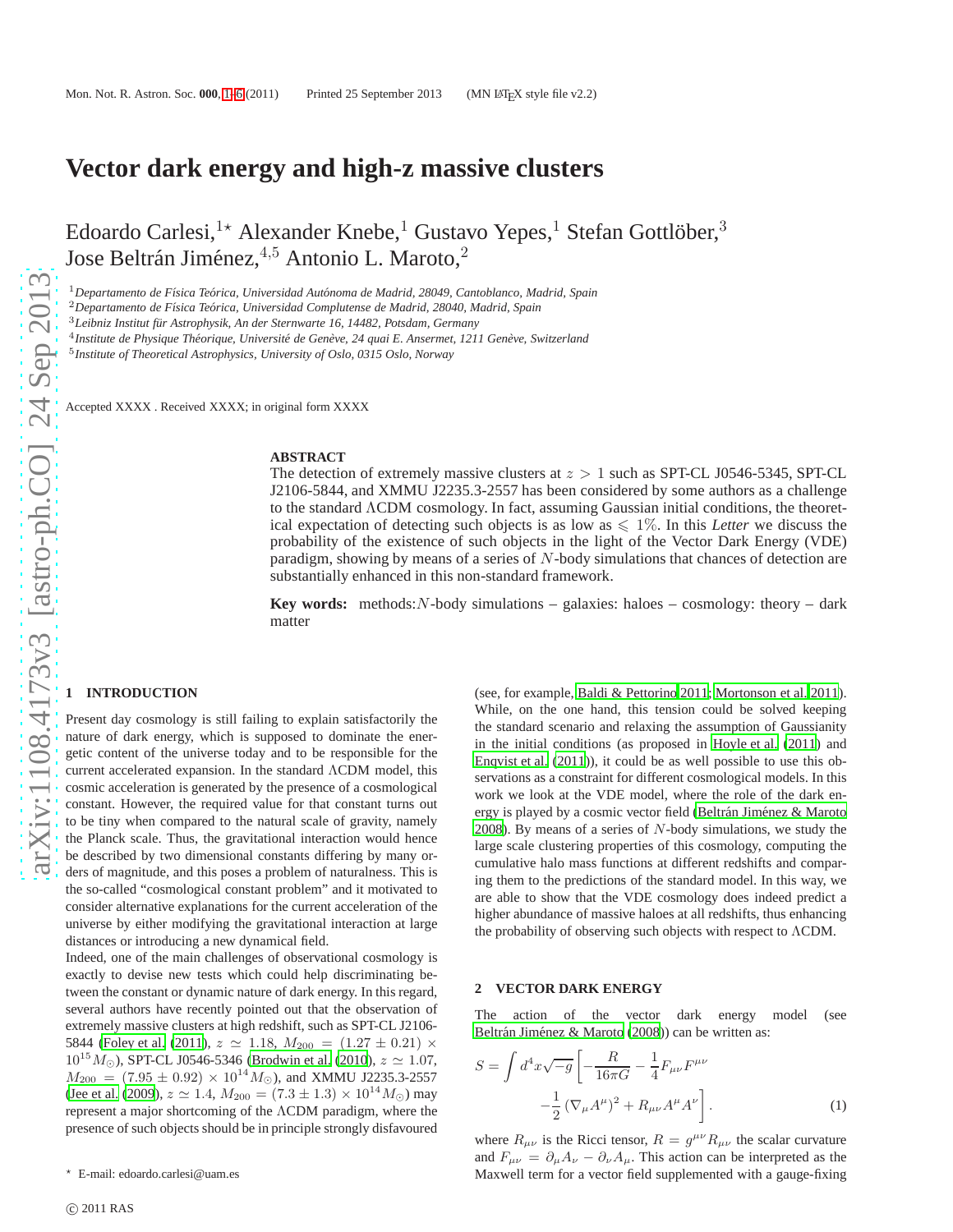### 2 *Carlesi et al.*

term and an effective mass provided by the Ricci tensor. It is interesting to note that the vector sector has no free parameters nor potential terms, being  $G$  the only dimensional constant of the theory.

For a homogeneous and isotropic universe described by the flat Friedmann-Lemaître-Robertson-Walker metric:

$$
ds^2 = dt^2 - a(t)^2 d\vec{x}^2 \tag{2}
$$

we have  $A_{\mu} = (A_0(t), 0, 0, 0)$  so that the corresponding equations read:

<span id="page-1-0"></span>
$$
\ddot{A}_0 + 3H\dot{A}_0 - 3\left[2H^2 + \dot{H}\right]A_0 = 0
$$
 (3)

$$
H^{2} = \frac{8\pi G}{3} [\rho_{R} + \rho_{M} + \rho_{A}]
$$
 (4)

with  $H = \dot{a}/a$  the Hubble parameter and:

$$
\rho_A = \frac{3}{2}H^2A_0^2 + 3HA_0\dot{A}_0 - \frac{1}{2}\dot{A}_0^2\tag{5}
$$

the energy density associated to the vector field, while  $rho_M$  and  $rho_R$  are the matter and radiation densities. During the radiation and matter eras in which the dark energy contribution was negli-gible, we can solve Eq. [\(3\)](#page-1-0) with  $H = p/t$ , where  $p = 1/2$  for radiation and  $p = 2/3$  for matter eras respectively, that is equivalent to assume that  $a \propto t^p$ . In that case, the general solution is:

<span id="page-1-1"></span>
$$
A_0(t) = A_0^+ t^{\alpha_+} + A_0^- t^{\alpha_-}, \qquad (6)
$$

with  $A_0^{\pm}$  constants of integration and  $\alpha_{\pm} = -(1 \pm 1)/4$  in the radiation era, and  $\alpha_{\pm} = (-3 \pm \sqrt{33})/6$  in the matter era. After dark energy starts dominating, the equation of state abruptly falls towards  $w_{DE} \rightarrow -\infty$  as the Universe approaches  $t_{end}$ , and the equation of state can cross the so-called phantom divide line [\(Nesseris & Perivolaropoulos \(2007\)](#page-4-8)), so that we can have  $w_{DE}(z=0) < -1.$ 

Using the growing mode solution in [\(6\)](#page-1-1) we can obtain the evolution for the energy density as:

$$
\rho_A = \rho_{A0} (1+z)^{\kappa},\tag{7}
$$

with  $\kappa = 4$  in the radiation era and  $\kappa = (9 - \sqrt{33})/2 \simeq -1.63$ in the matter era. Thus, the energy density of the vector field scales like radiation at early times so that the ratio  $\rho_A/\rho_R$  is constant during such a period. Moreover, the value of the vector field  $A_0$ during that era is also constant hence making the cosmological evolution insensitive to the time at which we impose the initial conditions (as long as they are set well inside the radiation dominated epoch). Also, such constant values are  $\rho_A/\rho_R|_{\text{early}} \simeq 10^{-6}$  and  $A_0^{\text{early}} \simeq 10^{-4} M_p$  which are values that can arise naturally during the early universe, for instance, as quantum fluctuations. Furthermore, they do not need the introduction of any unnatural scale, thus, alleviating the naturalness or coincidence problem. On the other hand, when the Universe enters the era of matter domination,  $\rho_A$  starts growing relative to  $\rho_M$  eventually overcoming it at some point so that the dark energy vector field becomes the dominant component.

Once the present value of the Hubble parameter  $H_0$  and the constant  $A_0^{early}$  during radiation (which fixes the total amount of matter  $\Omega_M$ ) are specified, the model is completely determined. In other words, this model contains the same number of parameters as ΛCDM, i.e. the minimum number of parameters of any cosmological model with dark energy. Notice however, that in the VDE model the present value of the equation of state parameter



<span id="page-1-2"></span>Figure 1. Equation of state of the vector dark energy model for the best fit to SNIa data.

 $w_0 = -3.53$  is radically different from that of a cosmological con-stant (cf. Fig. [1,](#page-1-2) where the redshift evolution of  $\omega(z)$  is shown our the range of our simulations). Despite this fact, VDE is able to fit supernovae and CMB data with comparable goodness to ΛCDM (Beltrán Jiménez & Maroto 2008; Beltrán Jiménez et al. 2009).

### **3 THE DATA**

#### **3.1 Simulations**

We wanted to estimate the probability of finding massive clusters at  $z > 1$  in the VDE scenario compared to the  $\Lambda$ CDM one by means of CDM only N-body simulations. For this purpose, we chose to use a suitably modified version of the publicly available GADGET-2 tree-PM code [\(Springel 2005](#page-4-10)), which had to take into account the different expansion history that characterizes the two cosmologies. In Table [1](#page-2-0) we show the cosmological parameters used in the different simulations. For the VDE model, we have used the value of  $\Omega_M$  provided by the best fit SNIa and then we have fitted WMAP7 in order to obtain the remaining cosmological parameters.  $w_0$  denotes the present value of the equation of state parameter of dark energy. For ΛCDM we used the Multidark Simulation [\(Prada et al.](#page-4-11) [2011](#page-4-11)) cosmological parameters with a WMAP7  $\sigma_8$  normalization [\(Larson et al. 2011](#page-4-12)). We also introduced a so called ΛCDM-vde model, which is a standard ΛCDM one implementing the same  $\Omega_M$  and  $\sigma_8$  as VDE. Although this cosmology is non-viable and ruled out by experimental data, its study allows us to disentangle and higlight the effect of the increased matter density and of matter perturbations normalization on our findings.

We chose to run a total of eight  $512<sup>3</sup>$  particles simulations summarized in Table [2](#page-2-1) and explained below:

• a VDE (and a ΛCDM started with the same seed for the phases of the initial conditions) simulation in a 500  $h^{-1}$  Mpc box,

• a second VDE (and again corresponding ΛCDM) simulation in a 1  $h^{-1}$ Gpc box,

• two more VDE simulations with a different random seed, one in a 500  $h^{-1}$  Mpc and one in a 1  $h^{-1}$ Gpc box, as a check for the influence of cosmic variance,

• two  $\Lambda$ CDM-vde simulations in a 500  $h^{-1}$  Mpc and a 1000  $h^{-1}$  Mpc box.

The full set of simulations will be presented and analyzed in an upcoming companion paper; in this work, instead, we chose to focus on some of them only in order to gather information on large scale clustering in the two cosmologies. The use of the same initial seed in the coupled ΛCDM-VDE simulations allows us to directly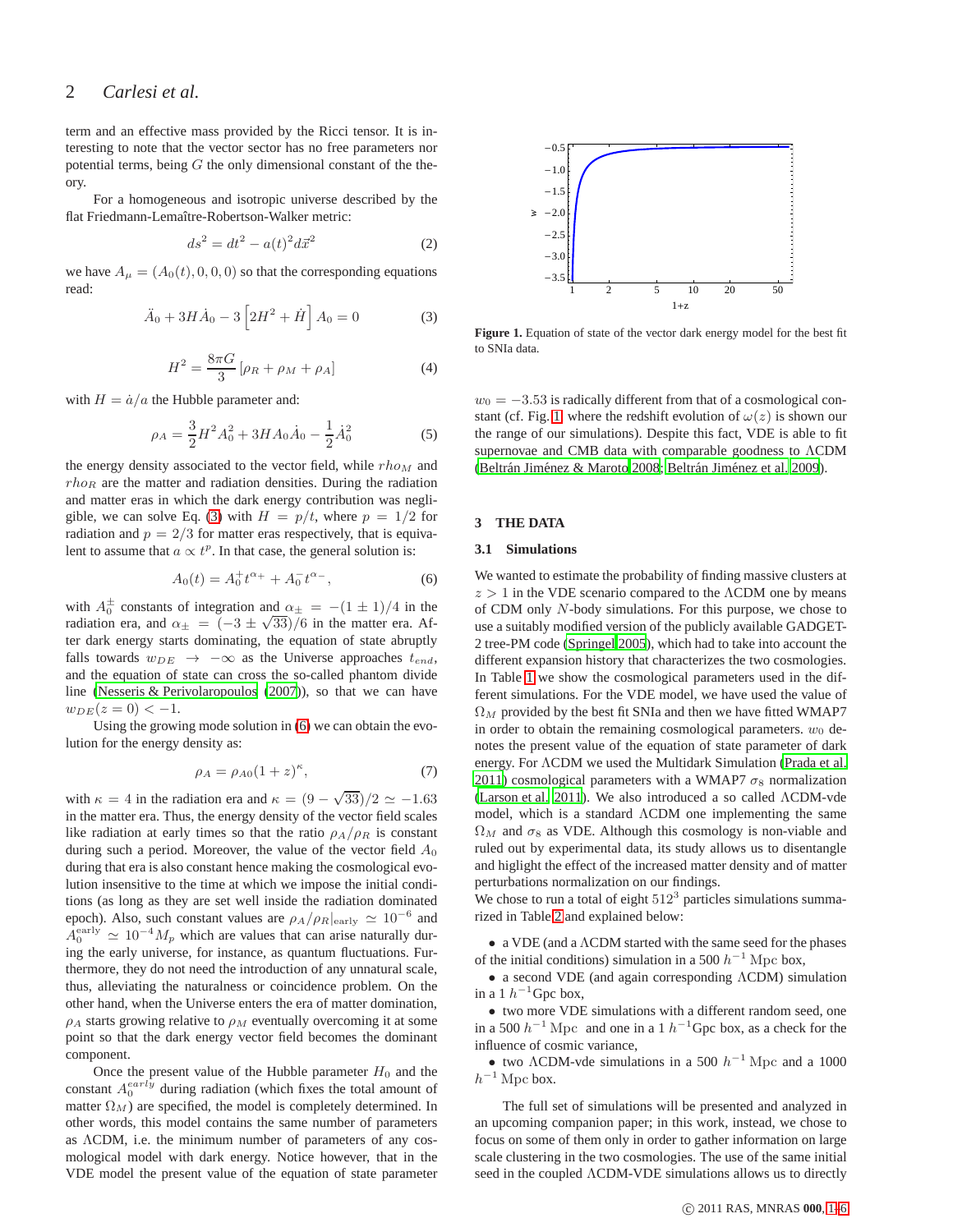**Table 1.** Cosmological parameters for ΛCDM ΛCDM-vde and VDE.

<span id="page-2-0"></span>

| Model             | $\Omega_m$ | $\Omega_{de}$ | $w_0$   | $\sigma$ <sup>8</sup> | h    |
|-------------------|------------|---------------|---------|-----------------------|------|
| $\Lambda$ CDM     | 0.27       | 0.73          | $-1$    | 0.8                   | 0.7  |
| $\Lambda$ CDM-vde | 0.388      | 0.612         | $-1$    | 0.83                  | 0.7  |
| VDE               | 0.388      | 0.612         | $-3.53$ | 0.83                  | 0.62 |

<span id="page-2-1"></span>**Table 2.** N-body settings used for the GADGET-2 simulations, the two  $500h^{-1}$  Mpc and the two  $1h^{-1}$  Gpc have the same initial random seed and starting redshift  $z_{\text{start}} = 60$  in order to allow for a direct comparison of the halo properties. The number of particles in each was fixed at  $512^3$ . The box size B is given in  $h^{-1}M_{\odot}$  and the particle mass in  $h^{-1}M_{\odot}$ . The cosmology refers back to the parameters listed in Table [1.](#page-2-0)

| Simulation            | R    | $m_{\rm n}$           |
|-----------------------|------|-----------------------|
| $2 \times$ VDE-0.5    | 500  | $1.00 \times 10^{11}$ |
| $2 \times$ VDE-1      | 1000 | $8.02\times10^{11}$   |
| $\Lambda$ CDM-0.5     | 500  | $6.95 \times 10^{10}$ |
| $\Lambda$ CDM-1       | 1000 | $5.55 \times 10^{11}$ |
| $\Lambda$ CDM-0.5 vde | 500  | $1.00 \times 10^{11}$ |
| $\Lambda$ CDM-1 vde   | 1000 | $8.02 \times 10^{11}$ |

compare the structures identified by the halo finder, which are supposed to form at the same points corresponding to the overdensity peaks formed from the initial Gaussian density field.

As a final remark, we underline here that the choice of the boxes was made in order to allow the study of clustering on larger scales, without particular emphasis on the low mass results, e.g. objects with  $M < 10^{14} h^{-1} M_{\odot}$ . This means that even though our halo finder has been able to identify objects down to  $\sim 10^{12} h^{-1} M_{\odot}$  in the 500 $h^{-1}$  Mpc box and  $\sim 10^{13} h^{-1} M_{\odot}$  in the  $1h^{-1}$ Gpc one (which correspond to a lower limit of 20 particles), we are not comparing the mass spectrum at this far end. Therefore, since we are only interested in studying the behaviour of the mass function of these models at the very high mass end, in the following section we will refer mostly to the ΛCDM-1, ΛCDMvde and VDE-1 simulations, where we have a larger statistics for the supercluster scales.

#### **3.2 Halo Finding**

In order to identify halos in our simulation we have run the  $MPI+OpenMP$  hybrid halo finder  $AHF<sup>1</sup>$  $AHF<sup>1</sup>$  $AHF<sup>1</sup>$  described in detail in [Knollmann & Knebe \(2009](#page-4-13)). AHF is an improvement of the MHF halo finder [\(Gill et al. 2004](#page-4-14)), which locates local overdensities in an adaptively smoothed density field as prospective halo centres. The local potential minima are computed for each of these density peaks and the gravitationally bound particles are determined. Only peaks with at least 20 bound particles are considered as haloes and retained for further analysis, even though here we focus on the most massive objects only.

The mass of each halo is then computed via the equation

$$
M(r) = \frac{4\pi}{3} \Delta \rho_c r^3 \tag{8}
$$

<span id="page-2-2"></span><sup>1</sup> AMIGA halo finder, to be downloaded freely from http://www.popia.ft.uam.es/AMIGA

where we applied  $\Delta = 200$  as the overdensity threshold. Using this relation, particular care has to be taken when considering the definition of the critical density

$$
\rho_c = \frac{3H^2}{8\pi G} \tag{9}
$$

because it involves the Hubble parameter, that differs substantially at all redshifts in the two models. This means that, identifying the halo masses, we have to take into account the fact that the value of  $\rho_c$  changes from  $\Lambda$ CDM and VDE. This has been incorporated into and taken care of in the latest version of AHF where  $H_{VDE}(z)$  is being read in from a precomputed table.

We would like to mention that we checked that the objects obtained by this (virial) definition are in fact in equilibrium. To this extent we studied the ratio between two times kinetic over potential energy  $2T / |U|$  confirming that at each redshift under investigation here this relation is equally well fulfilled for the ΛCDM and – more importantly – the VDE simulations. We therefore conclude that our adopted method to define halo mass in the VDE model leads to unbiased results.

### **4 THE RESULTS**

#### **4.1 Mass Function**

With the halo catalogues at our disposal, we computed the cumulative mass functions  $n(> M)$  at various redshifts. We show in Fig. [2](#page-3-0) the results for the  $1h^{-1}$ Gpc simulations at redshifts  $z = 1.4$ ,  $z = 1.2$ ,  $z = 1.1$  and  $z = 0$ . This plot is accompanied by Table [3](#page-3-1) where we list the masses of the most massive haloes found in each model and the redshifts under consideration.

We notice that the mass function for  $M > 10^{14} h^{-1} M_{\odot}$  is several times larger in VDE than in ΛCDM at all redshifts, thus increasing significantly the number of higher mass haloes in this non-standard cosmological model. In particular, at the high-mass end the VDE mass function is about three times larger at the relevant redshifts  $z = 1.4, 1.2,$  and  $1.1$  – and even larger at today's time.

In order to verify that this feature of the VDE model is not a simple reflection of cosmic variance (which should affect in particular the high mass end, where the statistics is smaller) we compared the results presented in Fig. [2](#page-3-0) to the mass functions of the set of two additional simulations started from a different random seed for the initial conditions. In fact, the VDE cumulative mass function turns out to outnumber the ΛCDM one by the same factor at all redshifts in these two test runs, too.

An interesting remark we would like to add here, is that the physical mass (obtained dividing by the corresponding  $h$  values the values quoted in  $h^{-1}M_{\odot}$ units) of the largest haloes in the VDE-1 simulation at  $z = 1.4$ ,  $z = 1.2$  and  $z = 1.1$  are perfectly compatible with the ones of the above cited clusters, whereas the corresponding  $\Lambda$ CDM candidates are outside the  $2\sigma$  compatibility level. And again, similar massive clusters have also been found in the duplicate VDE-1 simulation with a different initial seed.

As an additional note, we observe that the ΛCDM-1vde simulations yields a mass function is almost indistinguishable from the VDE one for  $M < 10^{14} \times h^{-1}$ M<sub>☉</sub> whereas it is a factor of  $\sim 3$ higher than the VDE one in the high mass range. This is a clear indication that the higher normalization of the matter fluctuations and, most important, the higher value of  $\Omega_M$  act as the main sources of the enhancement of clustering found in VDE-1 and VDE-0.5. On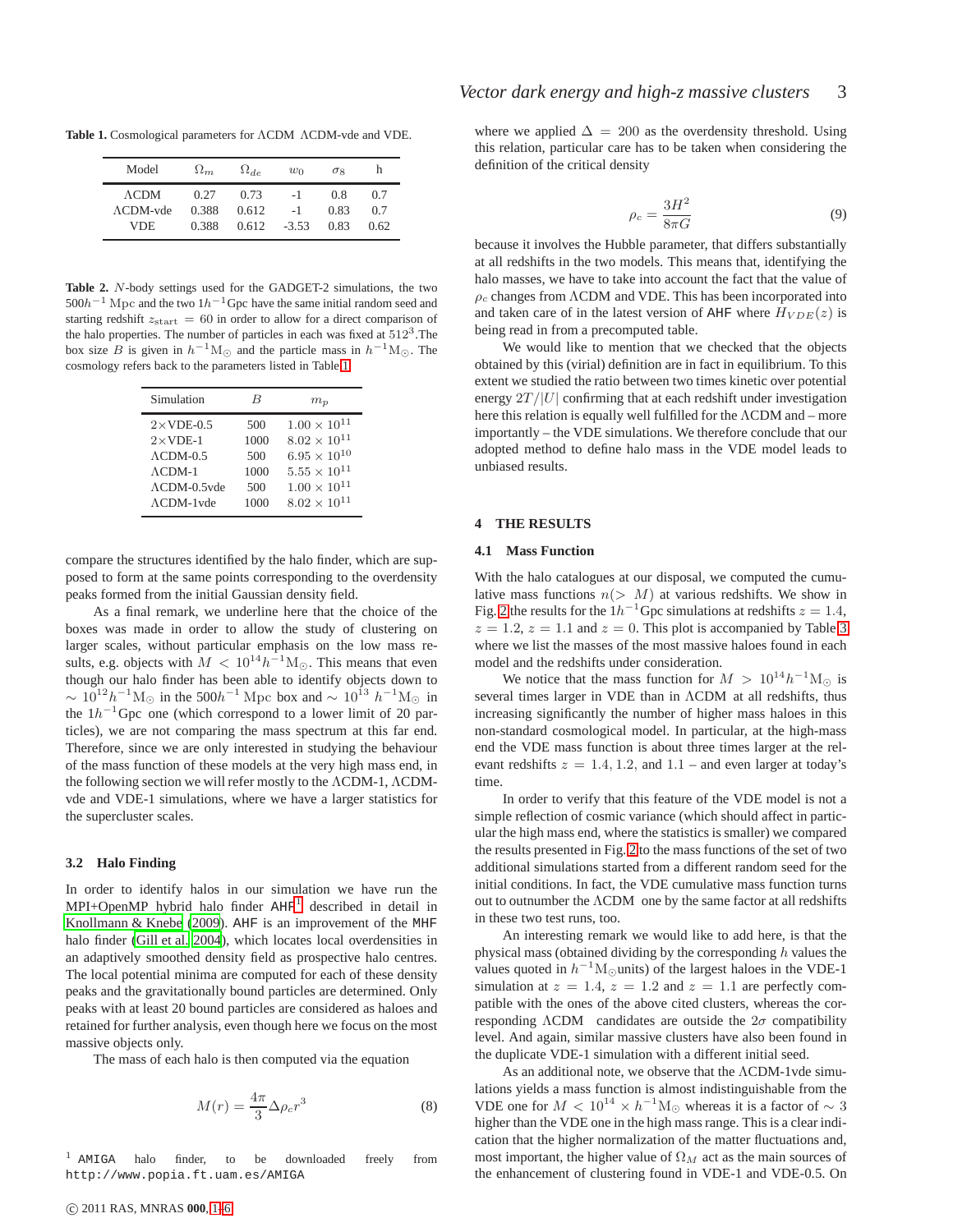

<span id="page-3-0"></span>**Figure 2.** Mass functions (and their ratios) as computed for the VDE-1, ΛCDM-1 and ΛCDM-1vde simulations at  $z = 1.4, 1.2, 1.1$ , and 0. These redshifts have been chosen in order to overlap with the aforementioned observed massive clusters.

**Table 3.** The most massive halo found in the three  $1h^{-1}$ Gpc simulations (in units of  $10^{14}h^{-1}M_{\odot}$ ) as a function of redshift.

<span id="page-3-1"></span>

| Z   | $\Lambda$ CDM-1 | VDE-1 | $\Lambda$ CDM-1 vde |
|-----|-----------------|-------|---------------------|
| 14  | 4.16            | 5.63  | 6.47                |
| 1.2 | 5.13            | 6.51  | 8.16                |
| 1.1 | 6.01            | 7.63  | 10.2                |
| ∩   | 18.1            | 31.6  | 35.1                |



the one hand, this complicates the issue of model selection, since (although disfavoured by the WMAP7 data) we could invoke a bigger  $\Omega_M$  or a higher  $\sigma_8$  normalization at  $z = 0$  for  $\Lambda$ CDM to explain the current tension with the high-z massive clusters observations. On the other hand, the distinct expansion history that characterizes and differentiates between the two ΛCDM and VDE models would still leave a clear imprint on structure formation at different times, which could be detected e.g. measuring  $\sigma_8$ 's dependence on the redshift. Such a test would indeed provide invaluable information for the study of ΛCDM and for any cosmological model beyond it such as VDE.

<span id="page-3-2"></span>**Figure 3.** Theoretical cumulative number densities of objects with  $M >$  $5 \times 10^{14} M_{\odot}$  for VDE and  $\Lambda$ CDM.

### **4.2 Probability**

In order to provide a more quantitative estimate of the the relative probability of observationally detecting such massive clusters we used  $n(> M, z)$  – the expected cumulative number density of objects above a threshold mass  $M$  as a function of redshift as given by our simulations – and integrated it over the comoving volume  $V_c$  of the survey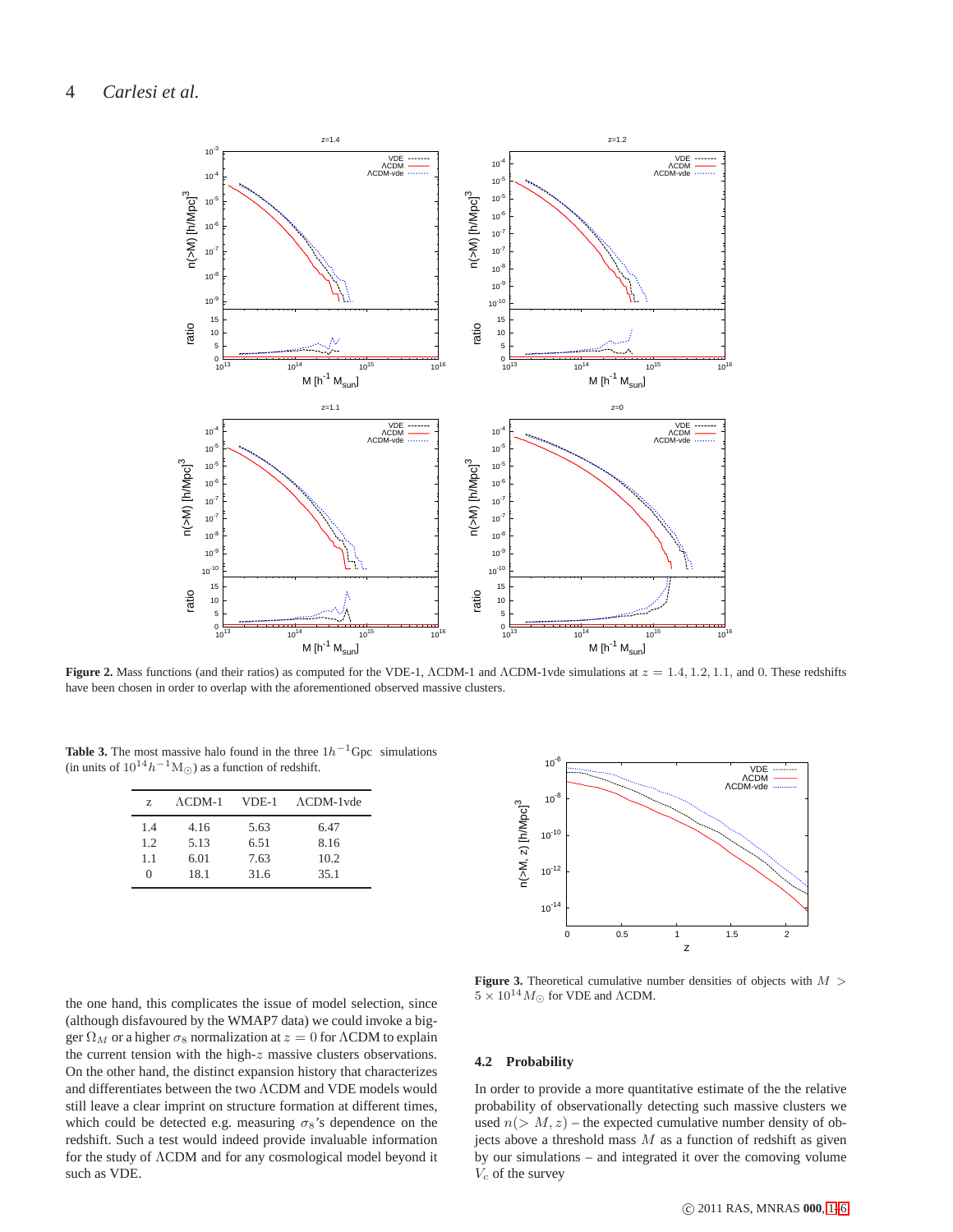<span id="page-4-19"></span>**Table 4.** Expected number of objects  $N(> M)$  in excess of mass M and inside a certain (comoving) volume in the ΛCDM and VDE for different mass thresholds and survey volumes. Solid angles  $\Omega$  are measured in deg<sup>2</sup> and masses are measured in  $10^{14}h^{-1}\mathrm{M}_\odot$  .

| М   | $\Delta z$   | $\Omega_{\rm survey}$ |       |      | $N_{\Lambda\text{CDM}}$ $N_{\text{VDE}}$ $N_{\Lambda-\text{VDE}}$ |
|-----|--------------|-----------------------|-------|------|-------------------------------------------------------------------|
| >10 | >1           | 2500                  | 0.007 | 0.02 | 0.04                                                              |
| > 7 | >1           | 2500                  | 0.03  | 0.31 | 0.56                                                              |
| > 5 | $1.38 - 2.2$ | 11                    | 0.005 | 0.06 | 0.07                                                              |

<span id="page-4-18"></span>
$$
N(>M) = \int_{\Delta z, \Omega_{\text{survey}}} n(>M, z) dV_c(z) \tag{10}
$$

where  $\Delta z$  and  $\Omega_{\text{survey}}$  are the redshift interval and the fraction of the sky covered by the survey to which we want to compare our theoretical expectations.

While  $n(> M, z)$  can be readily calculated in ΛCDM cosmologies (e.g. [Press & Schechter 1974;](#page-4-15) [Sheth & Tormen 1999;](#page-4-16) [Jenkins et al. 2001;](#page-4-17) [Tinker et al. 2008\)](#page-5-0), in VDE we have to devise a strategy to compute it based upon our numerical results only by adjusting the formula of [Sheth & Tormen](#page-4-16) [\(1999](#page-4-16)):

• we calculated the cumulative number densities in the desired redshift intervals ∆z based upon our simulation data,

• we adjusted the parameters of the Sheth-Tormen mass function fitting the numerical cumulative number densities derived from the VDE-1 and VDE-0.5 simulations,

• we used these best fit estimates to analytically compute  $n(>$  $M, z$ ) now having access to masses outside our numerically limited range to be used with Eq. [\(10\)](#page-4-18).

The results of the numerical integration over the comoving volumes (obtained using the limits quoted in the observational papers by [Jee et al. \(2009\)](#page-4-2), [Brodwin et al. \(2010](#page-4-1)) and [Foley et](#page-4-0) al. [\(2011](#page-4-0))) are listed in Table [4](#page-4-19) for the VDE, ΛCDM-vde and ΛCDM model. We can clearly see that the chances are substantially larger to find such massive objects as the ones observed by [Jee et al.](#page-4-2) [\(2009](#page-4-2)), [Brodwin et al. \(2010](#page-4-1)) and [Foley et al. \(2011\)](#page-4-0) in VDE than in ΛCDM. We complement these results with Fig. [3](#page-3-2) where we plot the abundance evolution of clusters with mass  $M > 5 \times$  $10^{14}h^{-1}\text{M}_{\odot}$  computed with above described procedure. This plot confirms our previous analysis of the mass functions and shows that the expectation of massive objects is enhanced in VDE by a factor  $\sim$  3 to  $\sim$  10 at all redshifts, a factor which is even higher for ΛCDM-vde. We would like to remark here that while our ΛCDM estimate for the third cluster is in agreement with the result quoted by [Jee et al. \(2009](#page-4-2)) (obtained using our same approach), the same calculation done for the first one leads to an estimate substantially smaller than the one quoted by [Foley et al. \(2011](#page-4-0)), calculated using a Monte Carlo technique. However, this does not affect our conclusions, which are based on the comparison of results obtained in a consistent manner for the two models.

### **5 CONCLUSIONS**

The observation of massive clusters at  $z > 1$  provides an additional, useful test for ΛCDM and other cosmological models beyond the standard paradigm. In this *Letter* we have shown that the

Vector Dark Energy (VDE) scenario (Beltrán Jiménez & Maroto [2008](#page-4-7)) might account for such observations better than the ΛCDM concordance model, since the relative abundance of extremely massive cluster is at all redshifts higher in this non-standard cosmology. Computing the cumulative number density at different redshifts, we estimated that the expected number of massive clusters is enhanced in VDE by at least a factor of ∼ 3 for the  $M = 10^{15} \times h^{-1}$ M<sub>☉</sub> cluster and a factor of  $\sim 10$  in the other two cases. Of course, these results might as well simply point in the direction of modifying the standard paradigm, for example including non-Gaussianities in the initial conditions or either using a higher  $\sigma_8$  or  $\Omega_M$  value for the ΛCDM as the comparison to the ΛCDM-vde model seems to suggest.

Nonetheless, this first results on the large scale clustering in the case of VDE cosmology point in the right direction, significantly enhancing the probability of producing extremely massive clusters at high redshift as recent observations seem to require.

### **ACKNOWLEDGEMENTS**

EC is supported by the MareNostrum project funded by the Spanish Ministerio de Ciencia e Innovacion (MICINN) under grant no. AYA2009-13875-C03-02 and MultiDark Consolider project under grant CSD2009-00064. EC also acknowledges partial support from the European Union FP7 ITN INVISIBLES (Marie Curie Actions, PITN- GA-2011- 289442). AK acknowledges support by the MICINN's Ramon y Cajal programme as well as the grants AYA 2009-13875-C03-02, AYA2009-12792-C03-03, CSD2009-00064, and CAM S2009/ESP-1496. JBJ is supported by the Ministerio de Educación under the postdoctoral contract EX2009-0305 and also wishes to acknowledge support from the Norwegian Research Council under the YGGDRASIL programme 2009-2010 and the NILS mobility project grant UCM-EEA-ABEL-03-2010. We also acknowledge support from MICINN (Spain) project numbers FIS 2008-01323, FPA 2008-00592 and CAM/UCM 910309.

### **REFERENCES**

- <span id="page-4-3"></span>Baldi M., Pettorino V., 2011, MNRAS, 412, L1
- <span id="page-4-9"></span>Beltrán Jiménez J., Lazkoz R., Maroto A. L., 2009, Phys. Rev. D, 80, 023004
- <span id="page-4-7"></span>Beltrán Jiménez J., Maroto A. L., 2008, Phys. Rev. D, 78, 063005 Brodwin M., et al., 2010, ApJ, 721, 90
- <span id="page-4-6"></span><span id="page-4-1"></span>Enqvist K., Hotchkiss S., Taanila O., 2011, JCAP, 4
- <span id="page-4-0"></span>Foley R., et al., 2011, ApJ, 731, 86
- <span id="page-4-14"></span>Gill S. P. D., Knebe A., Gibson B. K., 2004, MNRAS, 351, 399
- <span id="page-4-5"></span>Hoyle B., Jimenez R., Verde L., 2011, Phys. Rev. D, 83, 103502
- <span id="page-4-2"></span>Jee M., et al., 2009, ApJ, 704, 672
- <span id="page-4-17"></span>Jenkins A., et al., 2001, MNRAS, 321, 372
- <span id="page-4-13"></span>Knollmann S. R., Knebe A., 2009, ApJS, 182, 608
- <span id="page-4-12"></span>Larson D., et al., 2011, ApJS, 192, 16
- <span id="page-4-4"></span>Mortonson M. J., Hu W., Huterer D., 2011, Phys. Rev. D, 83, 023015
- <span id="page-4-8"></span>Nesseris S., Perivolaropoulos L., 2007, JCAP, 0701, 018
- <span id="page-4-11"></span>Prada F., Klypin A. A., Cuesta A. J., Betancort-Rijo J. E., Primack J., 2011, ArXiv e-prints
- <span id="page-4-15"></span>Press W. H., Schechter P., 1974, ApJ, 187, 425
- <span id="page-4-16"></span>Sheth R. K., Tormen G., 1999, MNRAS, 308, 119
- <span id="page-4-10"></span>Springel V., 2005, MNRAS, 364, 1105